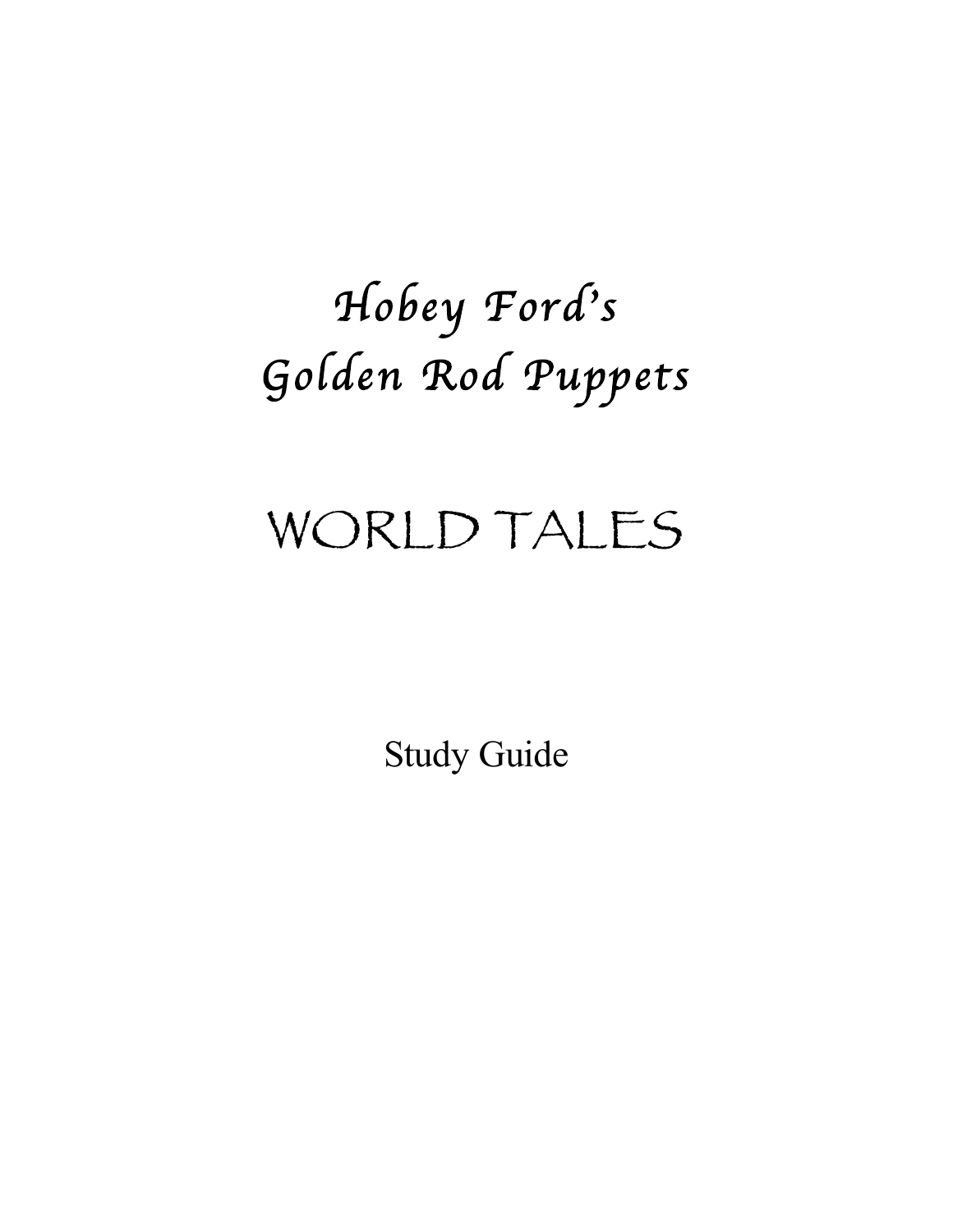## THE PERFORMER

Hobey Ford, the creator of the Golden Rod Puppets, designs builds and performs puppet productions throughout the US and Canada. Today he is based in the mountains of Western North Carolina, near Asheville, but he was born in coastal Connecticut. He began working with puppets at The State University of New York in Purchase, where he studied art.

Ford founded the Golden Rod Puppets in 1980 after moving to North Carolina, and since that time he has worked at such venues as The Smithsonian Museum, The Kennedy Center, The Jim Henson International Festival of Puppetry, The Detroit Institute of Arts as well as schools, festivals, libraries and theaters across the country.

The Golden Rod Puppets are named for their focus on *rod* puppetry, including many related styles of puppetry, which involve the use of rods. Ford works with traditional European style rod puppets, shadow puppets, adapted bunraku puppets, as well as contemporary hand and rod puppets. Ford serves as rod puppetry consultant to Puppeteers of America.

Drawing on art, woodworking and basic engineering skills, Hobey designs and crafts his puppets. He is renowned for his techniques of carved foam rubber, which he uses in his "foamies", finely articulated realistic animal puppets. Ford employs complicated mechanisms and careful manipulation, while using his own voice and storytelling skills to bring his puppets to life.

Ford has won numerous awards including three Jim Henson Foundation grants, and puppetry's highest honor, a Citation of Excellence from Union International de la Marionette. He also teaches nationally through The Kennedy Center's Professional Development for Teachers program.

## THE AUDIENCE

A good audience is as important as the performer to make a performance go well. It is important to listen quietly and not to talk unless the performer invites the audience to do so. If you are sitting on the floor you should sit cross-legged and not on your knees, so the children behind you can see. Clapping at the end of a story or at the end of the show is always appreciated. Good audience skills are an essential for the success of the show, so have fun but remember your audience manners.

## THE STORIES

#### A STORY A STORY

This West African Anansi story tells how Anansi becomes a storyteller by winning the golden box, the source of all stories. Anansi, is a "trickster" character, who is always playing tricks on the characters he meets. Do you now any trickster characters from cartoons?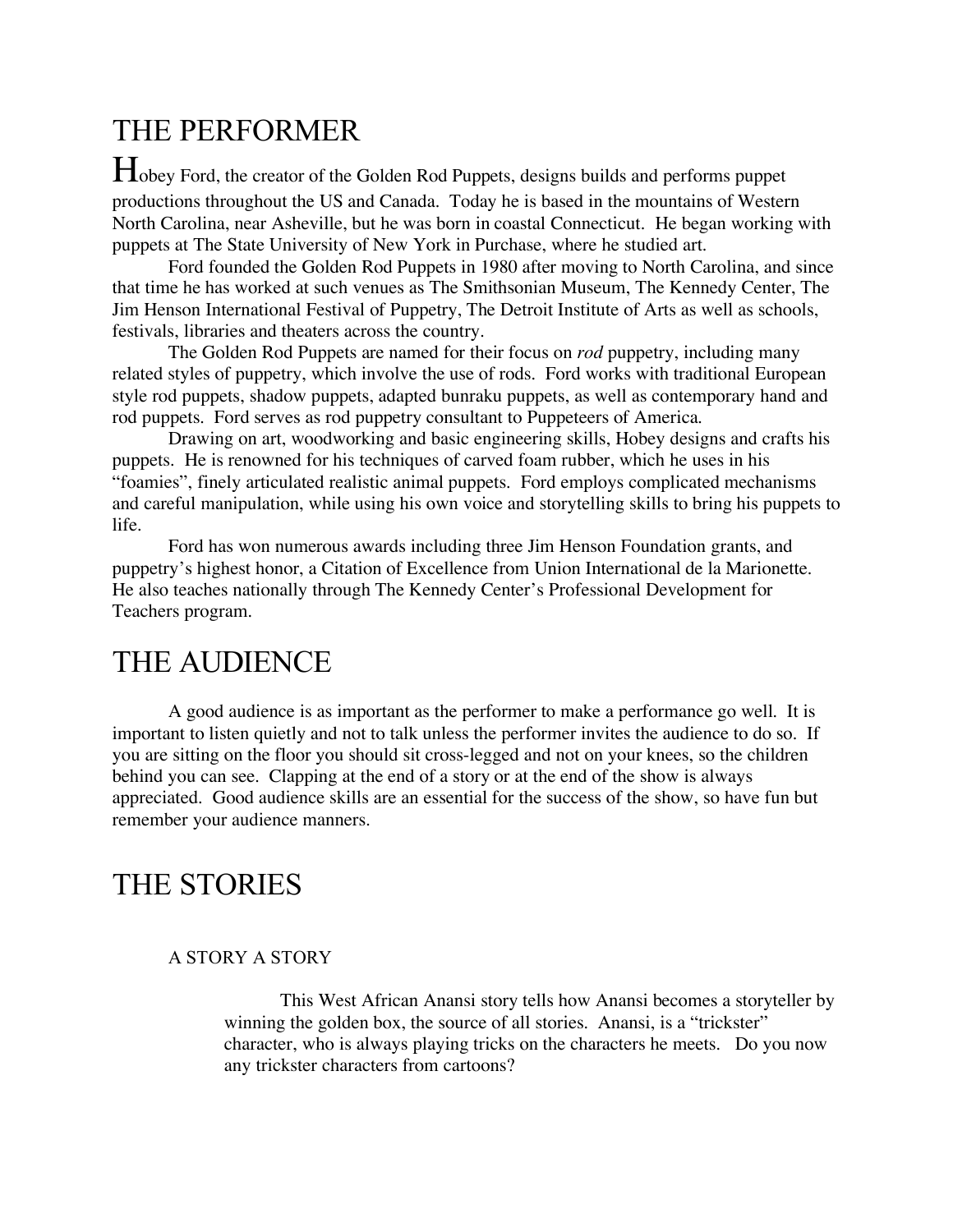You may be familiar with Gail Haley's Caldecott award winning book, "A story, a Story". It is probably at your school library. Gail is a friend of mine and gave me permission to use her art as the design for my adaptation of her book. Gail is also a puppeteer and there is a puppet in the story.

Anansi stories are ancient. They have been told for hundreds of years. A Story, a Story is about a man who can spin a spider's web. Sometimes when we talk about stories we speak of spinning a tale, like spinning a web. Sometimes when we get into a story, we don't want the story to end. We get caught up in the story almost like a bug gets caught in the spider's web. Have you ever heard of the "world wide web"? It gets it's name from the same idea: people communicating through computers that are connected like a spider's web. Storytelling is an "oral" tradition, which connects people to histories, cultures, and the imaginations of others.

The puppets in this Anansi tale are two-dimensional which means they are flat. They are like paper dolls but have moving parts. I made they from cardboard and painted the artwork on them. I make them move with rods and string from below. They are rod puppets.

#### The Ant and the Grasshopper

This story is from a very old tale by the storyteller named Aesop, who lived in Greece, 2600 years ago. Aesop told fables, which are moral tales with lessons about the strengths and weaknesses of people. The Ant and the Grasshopper is a story about the importance of hard work and being prepared. I have adapted the story, which means I have changed it. Because the Grasshopper plays the fiddle or violin, and I like music and the arts, I decided to see what would happen if the grasshopper worked hard instead of being lazy, like Aesop's grasshopper. I have added to Aesop's lesson about hard work, by showing the importance of the arts and how they enrich our lives.

The puppets in this story are not flat 2D like the Anansi puppets, but are 3D or three dimensional, which means that they aren't flat. They are rod puppets. I get them to move by rods or wires, which I control from below.

#### Little Grandmother Spider Woman

We don't have to travel to far for this tale. It is a Cherokee tale. The Cherokees are a Native American tribe who live in the southern Appalachian mountains and Okalahoma. Long ago when they all lived in what we now call North Carolina, North Georgia, and Eastern Tennessee, their storytellers past down stories about animals. These stories often described in humorous ways how different animals came to look like they do today. These stories usually contained messages about the natural world and sometimes warnings about danger or moral weakness.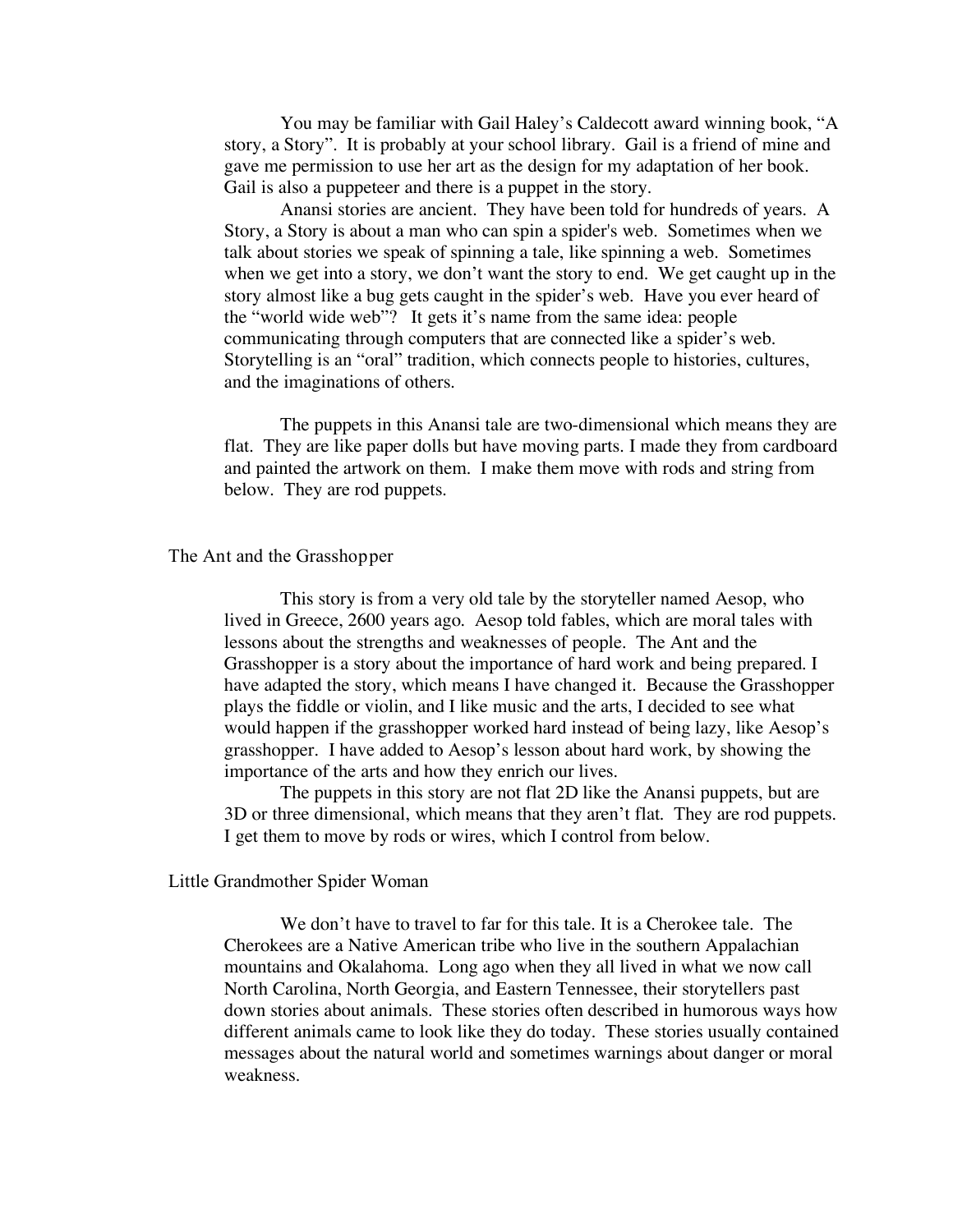The story of *Little Grandmother Spider Woman* is about the danger of fire. It is also about false pride and boastfulness, or in other words, bragging. The story also teaches us an important craft of the Cherokees: *pottery.*

The puppets in this story are also three dimensional rod puppets, but are different than the Ant and the Grasshopper puppets. I use rods stuck into each moving part of the puppets. I operate these puppets in full view acting as storyteller and puppeteer. This way of doing puppets is called adapted bunraku. Bunraku is a classical form of puppetry from Japan. Adapted bunraku borrows the Japanese idea of working in full view.

## ROD PUPPETS

Rod puppetry is traditionally an Indonesia form of puppetry. It is now used around the world. Rod puppets are named for the rods, sticks or wires which are used to make the puppets move. Most puppets we see on TV today are a type of rod puppet. If the puppeteer, the person who moves the puppet, uses their hand inside the puppet's head to make the mouth move, we called the puppet a *hand and rod puppet.*

Rod puppetry has only been popular in the US for around thirty years. Before then most Americans were most familiar with hand puppets, puppets worn like a glove, with the head and hands of the puppet moved by the puppeteer's fingers within the puppet. Marionettes, or string puppets, were also widely used in the first part of the  $20<sup>th</sup>$ century (around 1900- 1960). Muppets creator, Jim Henson, made hand and rod puppetry famous on the children's TV show *Sesame Street*. Today rod puppetry and adapted bunraku are more popular than ever.

## BUNRAKU-STYLE PUPPETRY

Bunraku is a traditional Japanese form of puppetry. In bunraku, the puppeteers are dressed in black and perform in full view of the audience. Three puppeteers usually are needed to operate one puppet. The puppeteers must coordinate their efforts as they manipulate or move the puppet. It takes many years to master bunraku and master bunraku puppeteers are considered national treasures in Japan. Japanese bunraku is usually not for children.

Today puppeteers from around the world borrow this idea of working in full view and call it bunraku style or adapted bunraku. It is very different than traditional bunraku and is only loosely based on it.

I use bunraku style puppetry in "Little Grandmother Spider Woman" and in the "Foamies".

## THE FOAMIES

These puppets are a form of puppetry, which I developed. They are realistically carved foam rubber puppets, depicting animals. Sometimes the foam is covered with fake fur but more often they are painted with acrylic paints. The carved foam animals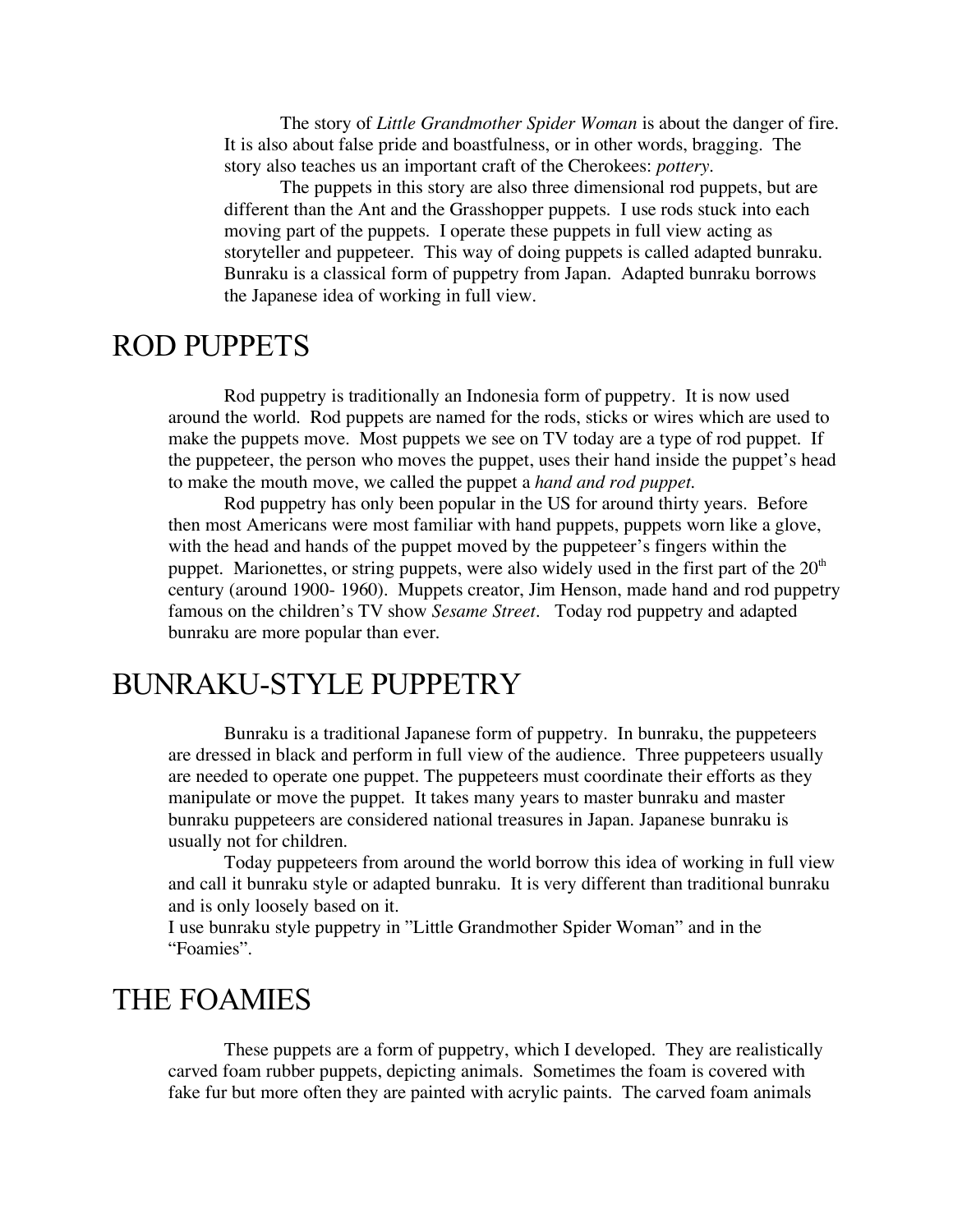have rods or sticks attached which I use to fly, swim and run them through the air. Their environments exist in the imagination of the audience. The puppets are performed all over the performance space including into the audience.

## SHADOW PUPPETRY

Shadow puppetry is originally an Asian and Indonesian form of puppetry. Traditionally, flat or two-dimensional puppets were performed against a semitransparent screen by the light of a oil lamp. The audience watched the shadows on the other side of the screen.

Today Shadow puppetry is performed in many ways and in many lands. The puppets can be two or three-dimensional. They can be made out of anything from plastic to cardboard, to your hands. The light source can be diffused or a sharp focused electric light. You can make shadow puppets for the overhead projector or create huge shadows on fabric screens covering a whole theater stage.

## SHADOW PUPPET PROJECT

#### MATERIALS AND TOOLS

- Black (or blue, or green) poster board. One 7" X 11" or two 5-1/2" X 7" (poster board comes 22" X 28")
- Art tissue in assorted rainbow colors. One pack per 10 workshops<br>• Bamboo skewers, 12" length approx, one pack per 25 participants
- Bamboo skewers. 12" length approx. one pack per 25 participants.
- $1/2$ " paper fasteners.  $3/4$ " will work<br>• Masking tape.  $1/2$ " width or  $3/4$ " sev
- Masking tape. 1/2' width or 3/4" several rolls for convenience.
- Hole punch. 1/8" diameter is best, but regular 1/4" size is fine. Several for convenience
- Glue sticks, several for convenience.
- Pencil, one each
- Scissors, one each

#### PREPARATION

- Cut poster board into  $(8) 11$ " X 7" or 5-1/2" pieces. Allow for one or two pieces per student.
- Trim sharp ends off skewers using wire cutters (on pair of needle nose pliers or piers), metal shears or garden pruners.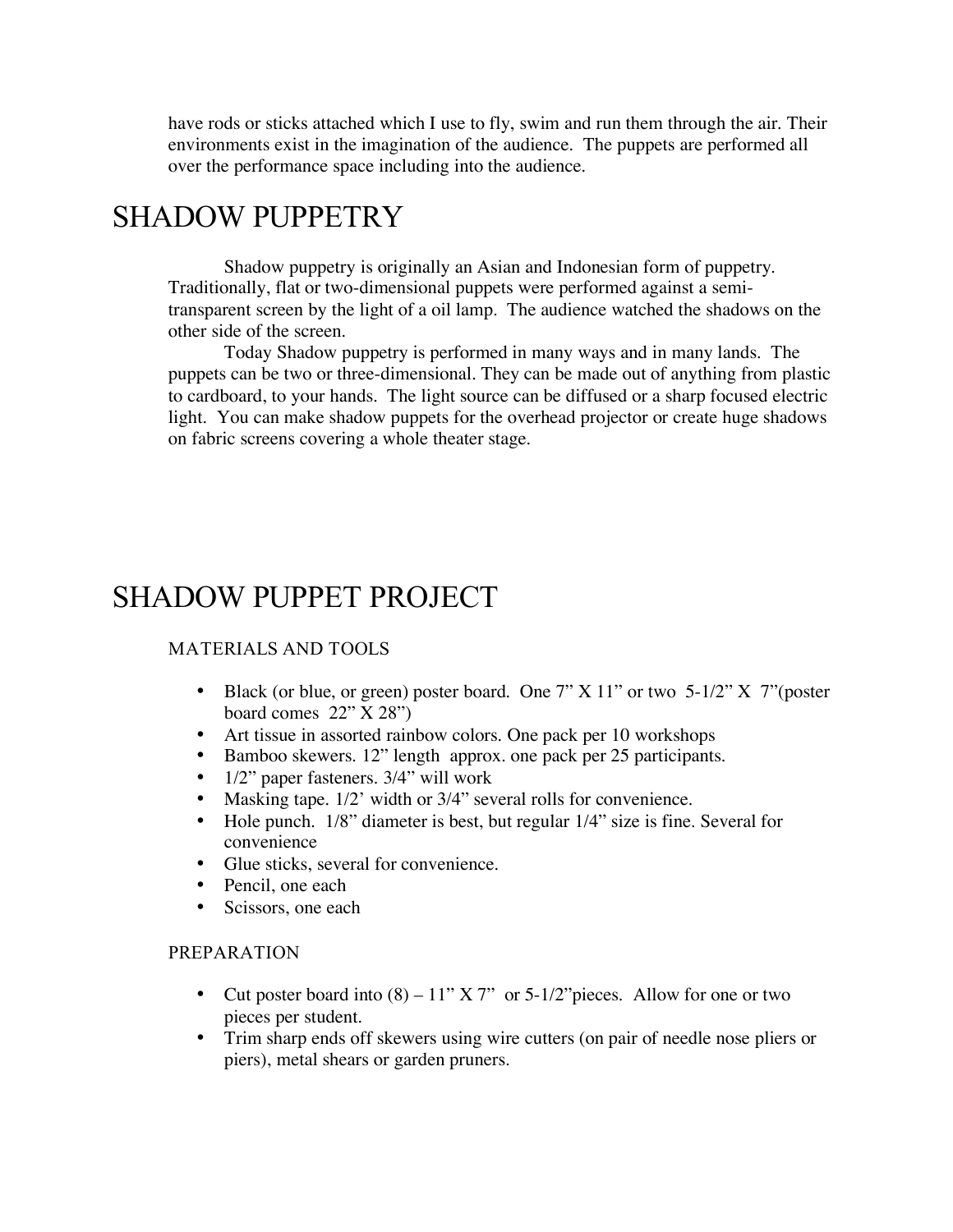#### MAKING SHADOW PUPPETS

Have students draw the outline of a person or animal on their piece of 11" X 7" poster board, making the drawing as large as possible. Drawings smaller than their flat hand are difficult to work with.



Cut out drawings with scissors. For students above  $2<sup>nd</sup>$  grade consider having moving parts on the shadow puppet. Moving parts can be attached using a hole punch and a paper fastener. Bend fasteners over the tip of a scissor to create a loose and freely swinging joint.

Tape on rods to make parts move. Try to limit students to two rods, unless three rods are necessary to control the puppet. Often it is sufficient to let the legs of a puppets dangle and swing without any rod.

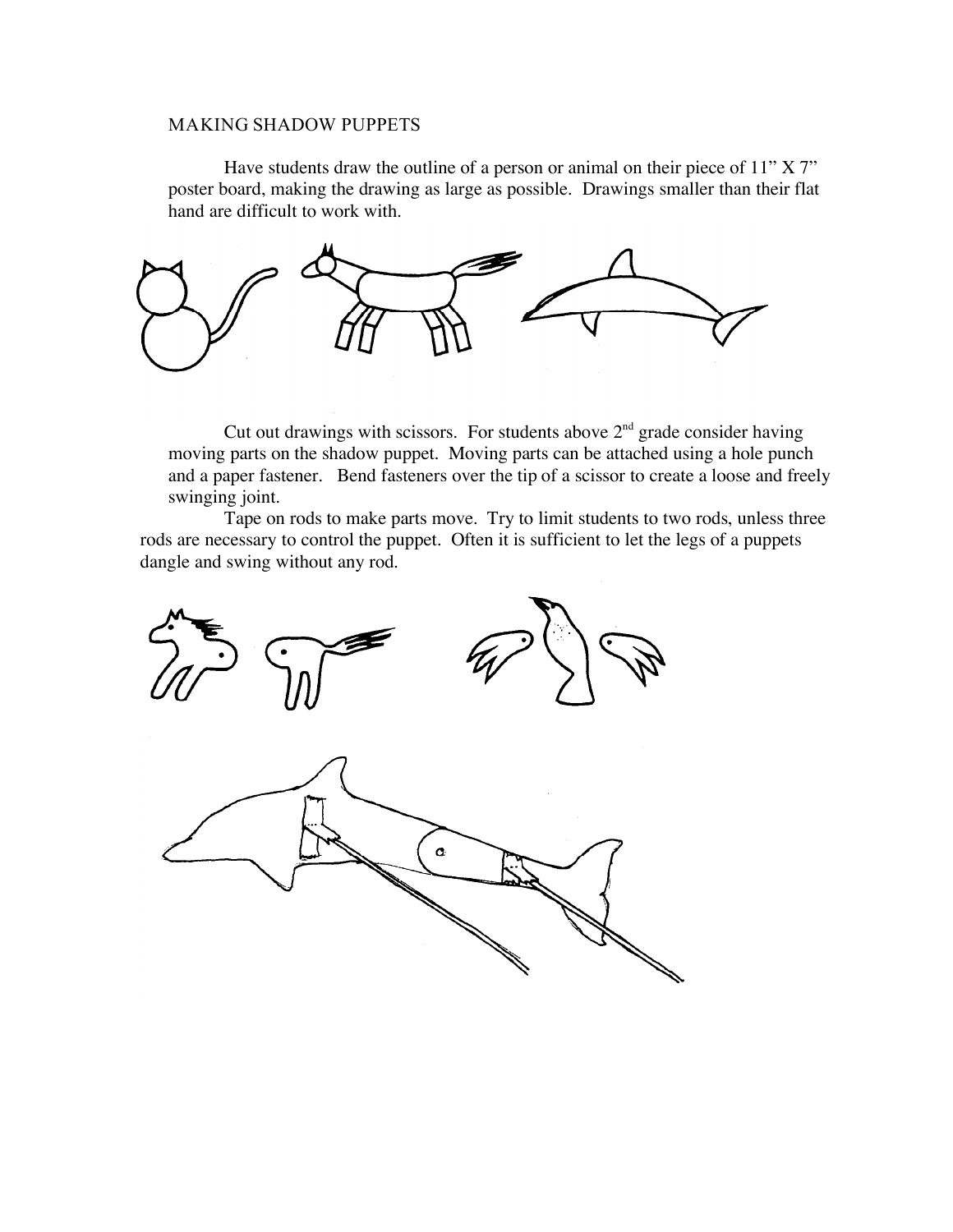



## SHADOW PUPPET THEATER

### MATERIALS AND TOOLS

- Card board project display board. Available at office supply.
- Shower curtain liner or white bulletin board paper.
- Sturdy yard stick.
- Lamp extension cord, a power strip will allow you to turn it on and off easily, or you can install a switch or dimmer in the cord.
- Plug in light socket (see illustration 1.)
- Duct tape, to tape the screen onto the theater.
- Rubber bands, 2-3" diameter 1/4" width approx. 2 or 3 will do.
- Aluminum foil, 3 feet of it.
- Utility knife, a nice new sharp disposable one for cutting out proscenium
- Two pencils

#### I. PROSCENIUM

Make a compass for drawing a 24" circle. You can use a couple of pencils and rubber bands to fasten the pencils a foot apart on a yard stick as in the illustrations of the shadow puppet theater construction. After scribing the circle onto the display board, use a utility or razor knife to score the circle and then cut deeper until the circle is removable.

Decorate the façade of the theater at this time if you wish.

#### II. SCREEN

Lay a piece of either paper or shower curtain liner over the proscenium opening and mark and cut out the screen material in a square so that it overlaps the edges of the circle by an 1-1/2". Tape the corners with duct tape, stretching the screen as you tape. Next stretch and tape the middle points of the top, bottom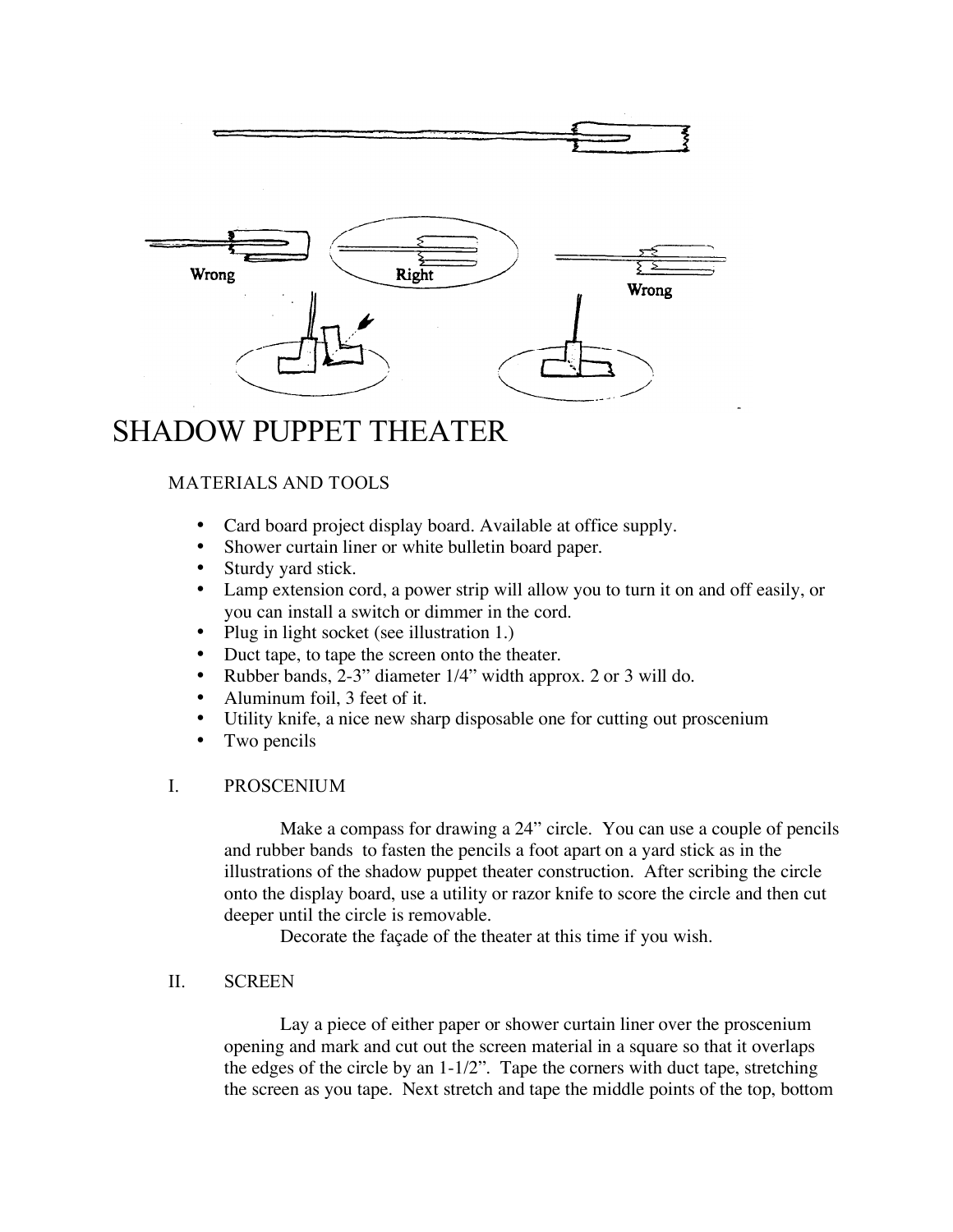and side edges. Now lay duct tape along the whole perimeter of the screen as shown in the illustration.



III. LIGHT BAR

Cut notches on the top edge of each wing of the display board, 1-1/4" deep and 1/4" wide, 8" from intersection with the center panel. These notches will hold a sturdy yard stick which will carry the light fixture.



Plug the light socket into the extension cord into the outlet slots closest to the end which the wire comes out of, on the side of the extension cord which has two spaces for plug ins. Refer to the illustration. Attach the socket/ extension cord to the center of the yard stick, using a rubber band, as shown in illustration.

Install a 60 to 100 watt light bulb into socket. Make a lamp reflector out of a piece of aluminum foil 3 ft. long, folded into a rectangle approximately 6" X 8". Attach the visor to the light socket with a rubber band.

#### IV. DIMMER SWITCH

Adding a dimmer switch to the extension cord on your light bar adds versatility to your theater. If you want to skip this detail, you can either unplug the cord to turn off light or plug the cord into a power strip which will give you an easy on off switch.

Locate the spot on the extension cord where you want to install the dimmer switch. With the cord, UNPLUGGED, cut the center crease between the wires several inches, referring to the illustration. Cut one of wires and strip the ends around 1/2". To each stripped end, twist together one of the wires coming off the dimmer switch. Twist on wire nuts, which usually come with the dimmer switch.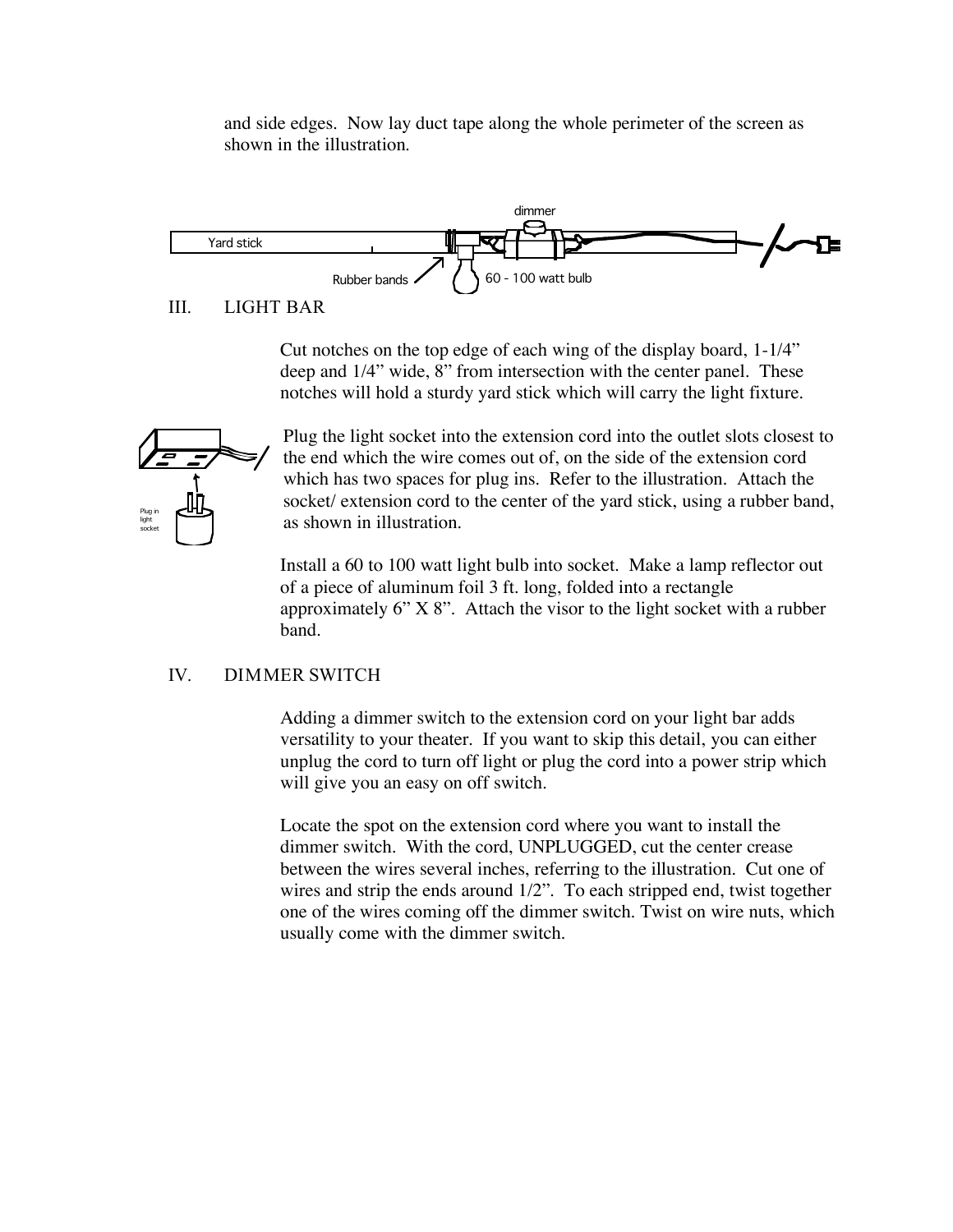